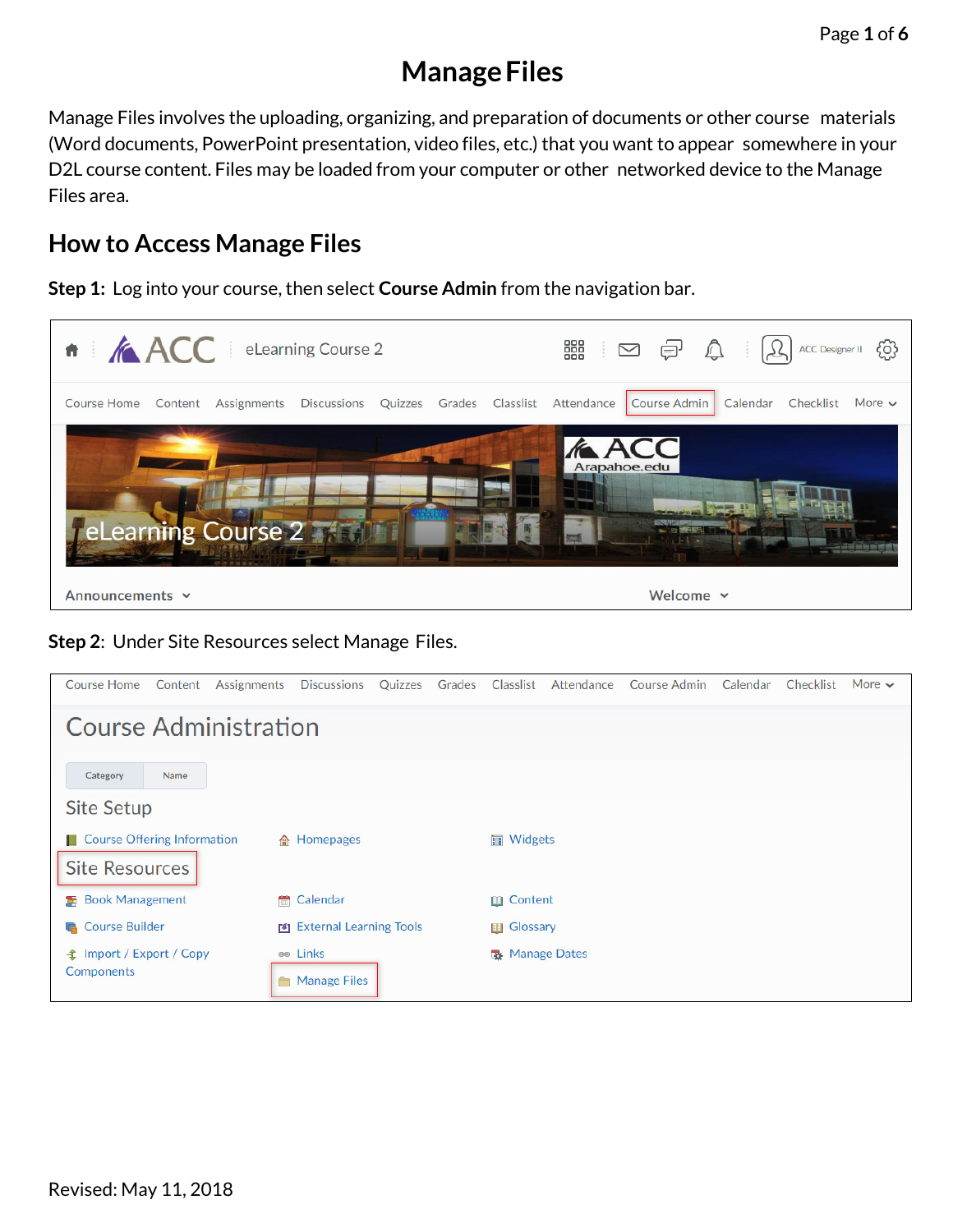### **Creating Folders and Uploading Files**

**Step 1:** From the **Manage Files** tab, select **New Folder** to add a new folder.

| <b>Assignments</b><br><b>Course Home</b><br>Content             | Discussions Quizzes Grades Classlist                            |  |  |  |  | Attendance Course Admin Calendar Checklist |  |                           | More $\sim$ |
|-----------------------------------------------------------------|-----------------------------------------------------------------|--|--|--|--|--------------------------------------------|--|---------------------------|-------------|
| <b>Course Builder</b><br><b>Manage Files</b><br>Content         |                                                                 |  |  |  |  |                                            |  |                           |             |
|                                                                 | Location: content ▶ enforced2012 ▶ 1638620-eLearningCourse2     |  |  |  |  |                                            |  |                           |             |
| <b>Thew File</b><br>$\mathbb{R}$ Hide Tree                      | New Folder<br><b>R</b> Paste<br>Add Learning Object<br>O Upload |  |  |  |  |                                            |  |                           |             |
| $\approx$ /content/enforced2012/1638<br>ď<br><b>XDIOVE</b><br>n |                                                                 |  |  |  |  |                                            |  |                           |             |
| DeskPaper2<br>圃<br>n.                                           | Name $\triangle$                                                |  |  |  |  | Size<br>Type                               |  | <b>Last Modified Date</b> |             |
| <b>Getting Started</b><br>$\pm$<br>À                            |                                                                 |  |  |  |  |                                            |  | Apr 25, 2018              |             |

**Step 2:** Type in the name for your new folder and select **Save**.

| Content<br><b>Manage Files</b><br><b>Course Builder</b>                                                                                                        |        |                          |      |        |                           |
|----------------------------------------------------------------------------------------------------------------------------------------------------------------|--------|--------------------------|------|--------|---------------------------|
| Location: content ▶ enforced2012 ▶ 1638620-eLearningCourse2<br><b>Example 12 New File 12 New Folder 13 Paste @ Upload</b><br>$\Box$ /content/enforced2012/1638 | $\Box$ | <b>X 中言O W 即</b>         |      |        | Add Learning Object       |
| DeskPaper2<br>由<br>ò                                                                                                                                           |        | Name $\triangle$         | Size | Type   | <b>Last Modified Date</b> |
| <b>Getting Started</b><br>田<br>New Folder                                                                                                                      |        | Videos<br>Cancel<br>Save |      | Folder | May 11, 2018<br>8:42 AM   |
|                                                                                                                                                                |        |                          |      |        | Ans. 25.2018              |

**Step 3:** Select the folder to which you want to upload a file.

| <b>Manage Files</b><br><b>Course Builder</b><br>Content                                      |            |                        |      |        |                           |
|----------------------------------------------------------------------------------------------|------------|------------------------|------|--------|---------------------------|
| Location: content ▶ enforced2012 ▶ 1638620-eLearningCourse2                                  |            |                        |      |        |                           |
| <b>The Mew Folder The Paste</b><br>O Upload<br>Add Learning Object<br>$\mathbb{R}$ Hide Tree |            |                        |      |        |                           |
| $\Box$ /content/enforced2012/1638                                                            | $\bigcirc$ | ※ ① ■ ● ■ 图            |      |        |                           |
| DeskPaper2<br>田<br>È                                                                         |            | Name $\triangle$       | Size | Type   | <b>Last Modified Date</b> |
| <b>Getting Started</b><br>圃<br>Ò                                                             |            |                        |      |        |                           |
| Videos                                                                                       | U          | DeskPaper2 v           |      | Folder | Apr 25, 2018<br>8:19 AM   |
|                                                                                              | O          | Getting Started $\sim$ |      | Folder | Apr 25, 2018<br>8:19 AM   |
|                                                                                              |            | ■ Videos ↓             |      | Folder | May 11, 2018<br>8:42 AM   |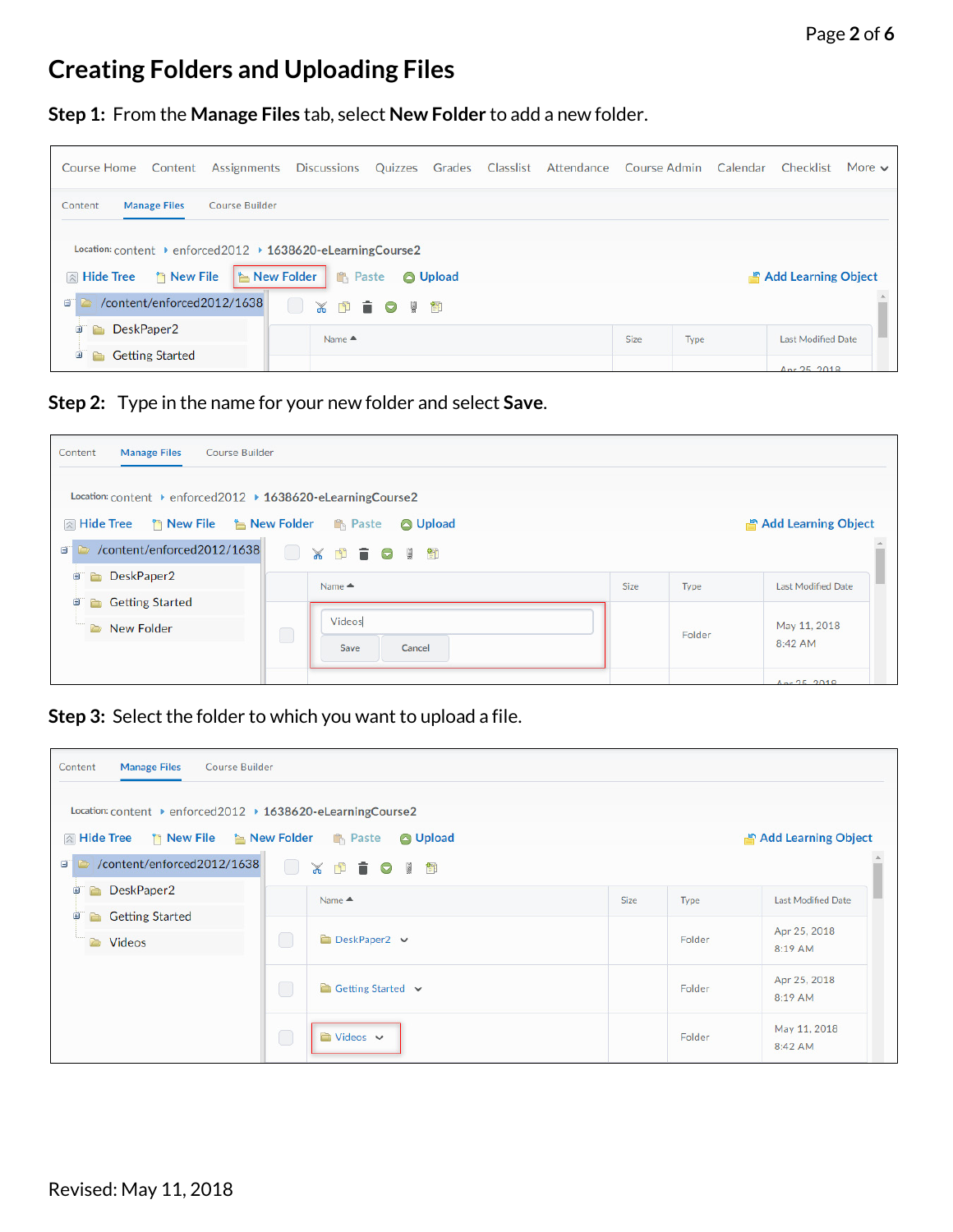#### **Step 4**: Select **Upload**.

| <b>Manage Files</b><br><b>Course Builder</b><br>Content    |                                                                                                             |      |      |                           |
|------------------------------------------------------------|-------------------------------------------------------------------------------------------------------------|------|------|---------------------------|
|                                                            | Location: content $\rightarrow$ enforced 2012 $\rightarrow$ 1638620-eLearning Course 2 $\rightarrow$ Videos |      |      |                           |
| <b>A Hide Tree Theory New File Line New Folder C</b> Paste | O Upload                                                                                                    |      |      | Add Learning Object       |
| Content/enforced2012/1638                                  | $\Box$<br><b>XDioVin</b>                                                                                    |      |      |                           |
| DeskPaper2<br>宙                                            | Name $\triangle$                                                                                            | Size | Type | <b>Last Modified Date</b> |
| <b>Getting Started</b><br>圃<br><b>D</b>                    | This folder is empty.                                                                                       |      |      |                           |
| in Videos<br>Đ                                             |                                                                                                             |      |      |                           |

**Step 5:** There are multiple ways to upload files. If you want to use the Drag and Drop Method, open Windows Explorer to locate the file(s) you want to upload. You may drag and drop one or multiple files from your computer to the D2L destination folder.

| + - + + + L > This PC + Podcasts (Nacolfs02) (P.) + Caption Your Videos<br>×<br>Date roodified<br><b>Name</b><br>Type<br>Size<br>11/12/2011 4:30 PM Microsoft Word D.,<br><b>B</b> Werkout Transcript docv<br>14 KB<br>×<br>10/17/2013 9:33 AM VLC media file Lin<br>Werkout Video.mp4<br>15,675.436<br><b><i>POLITANI</i></b><br>Upload<br>-------------------------<br>Drop files here, or click below!<br><b>Cp</b> Upload<br><b>Destination Folder</b> |                                                                                                                                                                                                                                                                                                                                                                                       |  |
|------------------------------------------------------------------------------------------------------------------------------------------------------------------------------------------------------------------------------------------------------------------------------------------------------------------------------------------------------------------------------------------------------------------------------------------------------------|---------------------------------------------------------------------------------------------------------------------------------------------------------------------------------------------------------------------------------------------------------------------------------------------------------------------------------------------------------------------------------------|--|
|                                                                                                                                                                                                                                                                                                                                                                                                                                                            |                                                                                                                                                                                                                                                                                                                                                                                       |  |
|                                                                                                                                                                                                                                                                                                                                                                                                                                                            | al Quick access<br>Desinop<br>Downloads<br><b>Documents</b><br>- Pictures<br>A CoeDrive - Anapahoe Community<br><b>List This PC</b><br>Desktop<br><b>Documents</b><br>Downloads<br>h Music<br>Pictures<br>Wideos<br>$L$ OSDisk (C)<br>$=$ KATHERINE (E)<br>David Barrentine (Nacchs07iuse)<br>Podcasts (Nacchill2) (P.)<br>elearning (Nacclarapahoe) (Zi)<br>XATHERAE(E)<br>Joeventsd |  |

**Step 6:** Once the file(s) appears, select **Save** to place it in the selected destination folder.

| Upload                           | × |
|----------------------------------|---|
| Drop files here, or click below! |   |
| <b>A</b> Upload                  |   |
| Workout Video.mp4 (15.31 MB) X   |   |
|                                  |   |
|                                  |   |
|                                  |   |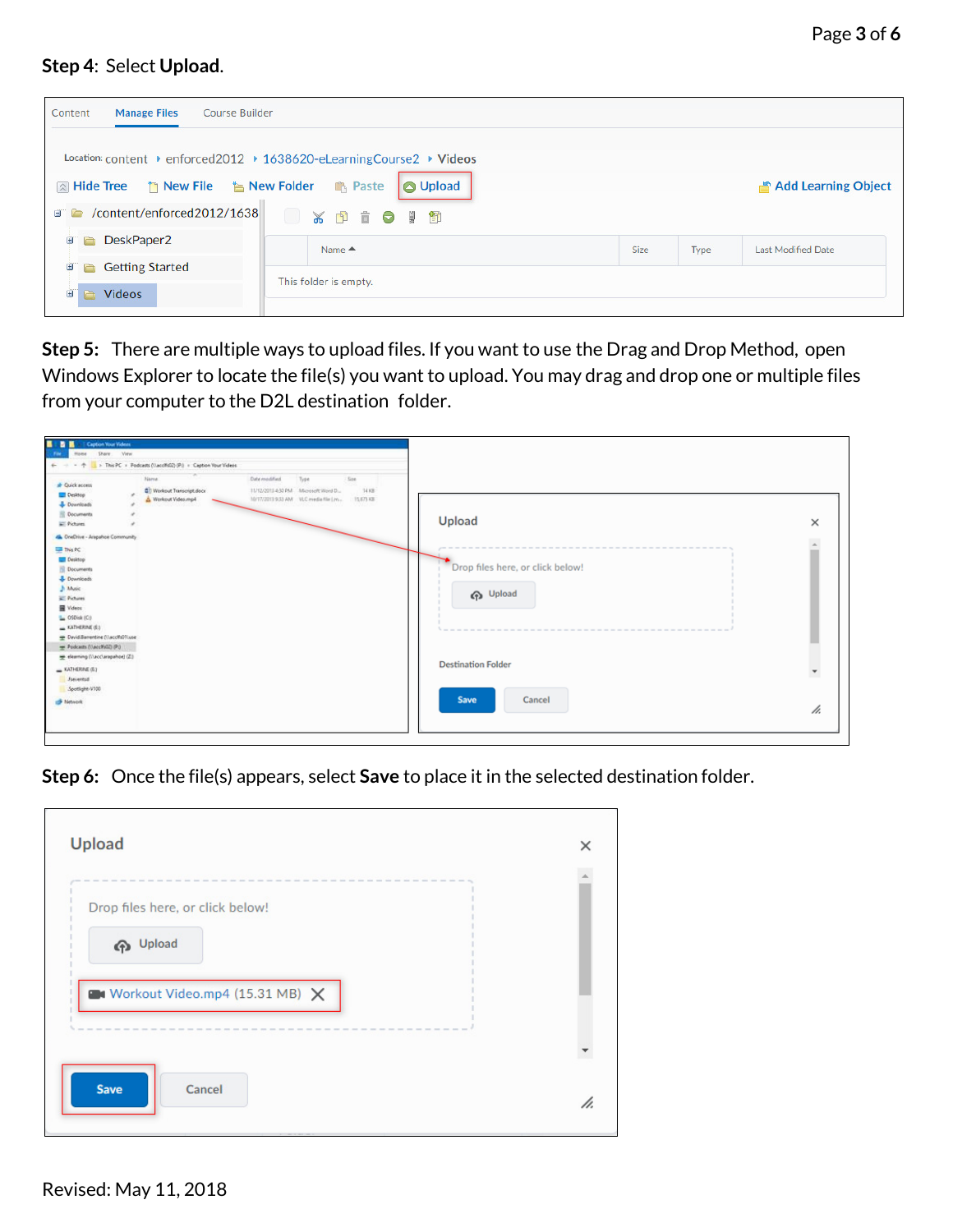The new file will appear in your destination folder.

| <b>Manage Files</b><br><b>Course Builder</b><br>Content |                                                                      |             |               |                                 |
|---------------------------------------------------------|----------------------------------------------------------------------|-------------|---------------|---------------------------------|
|                                                         | Location: content ▶ enforced2012 ▶ 1638620-eLearningCourse2 ▶ Videos |             |               |                                 |
| <b>Example 12 The Mew File to New Folder Resp</b> Paste | O Upload                                                             |             |               | Add Learning Object             |
| /content/enforced2012/1638<br>$\Box$ $\Box$             | <b>XDIO I T</b><br>L.                                                |             |               |                                 |
| DeskPaper2<br>圃<br>Ò                                    | Name $\triangle$                                                     | Size        | Type          | <b>Last Modified Date</b>       |
| <b>Getting Started</b><br>Θ<br>ò<br>la Videos<br>E      | Workout Video.mp4 v<br>a.<br>Sila                                    | 15.31<br>MB | Video<br>File | May 11, 2018 12:33<br><b>PM</b> |

## **Upload files without using the Drag and Drop feature**

**Step 1:** If you prefer not to use Drag and Drop, then select the **Upload** button.

| Upload                                                      |                                                                                                          | × |
|-------------------------------------------------------------|----------------------------------------------------------------------------------------------------------|---|
| and the<br><b>STATE</b><br>Drop files here, or click below! | and loss loss does she was loss loss loss was such loss loss loss was loss loss loss loss loss loss loss |   |
| <b>A</b> Upload                                             |                                                                                                          |   |
|                                                             | was the two two con-<br><b>STATE</b>                                                                     |   |
|                                                             |                                                                                                          |   |
| <b>Destination Folder</b>                                   |                                                                                                          |   |
| <b>Save</b><br>Cancel                                       |                                                                                                          |   |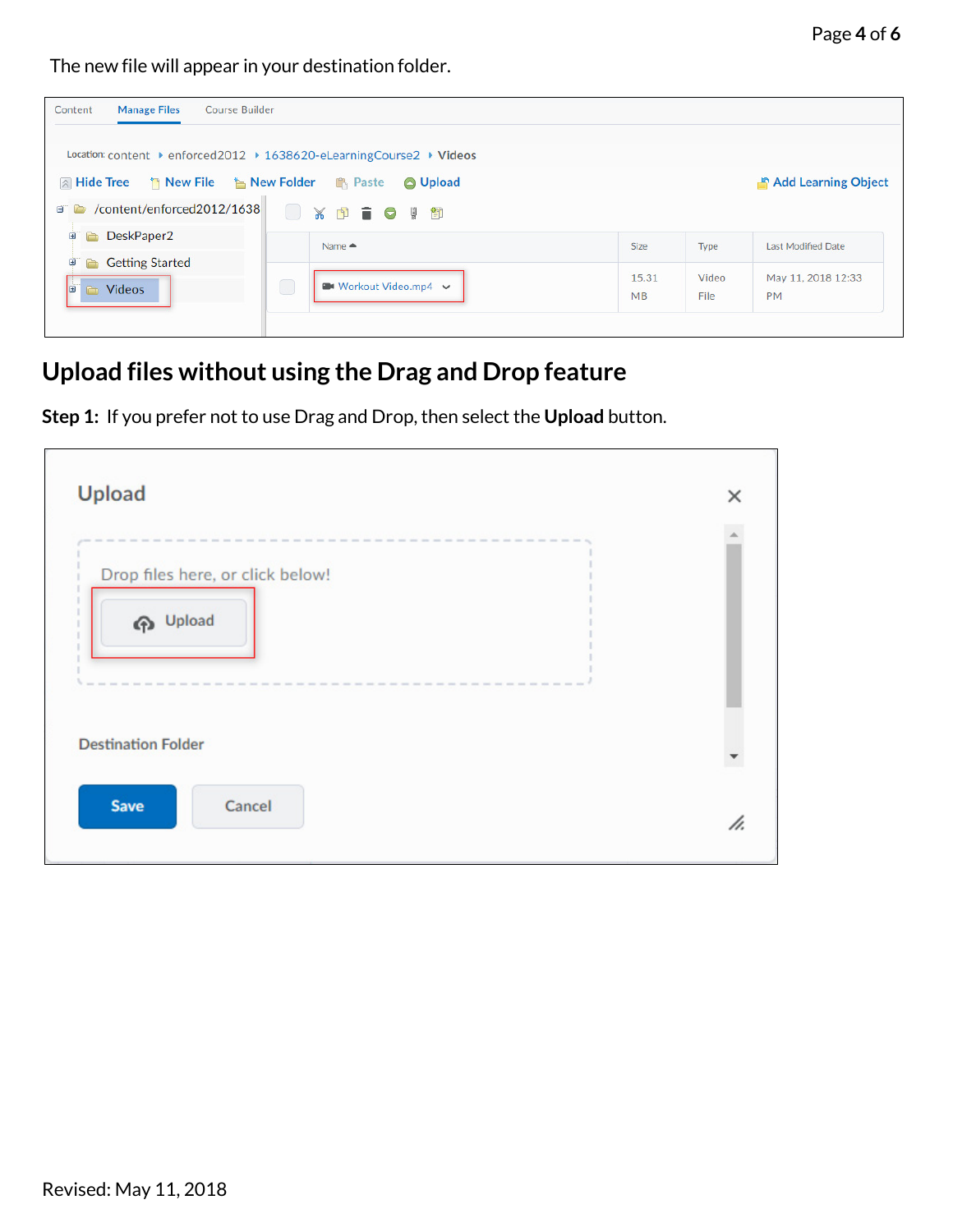**Step 2:** This will bring up the **Open** window from which you can add files by selecting a file(s), then selecting **Open.**

|                                                                                                                                                                                                                                     | > This PC > Documents                                                                                                                                                                                                                                                                                                                                                                                                                          |                                                                                                                                                                                                                                                                                                                                                                                                         |                                                                                                                                                                                                                                                                             | $\vee$ 0                       | Search Documents |   | $\mathcal{D}$ |
|-------------------------------------------------------------------------------------------------------------------------------------------------------------------------------------------------------------------------------------|------------------------------------------------------------------------------------------------------------------------------------------------------------------------------------------------------------------------------------------------------------------------------------------------------------------------------------------------------------------------------------------------------------------------------------------------|---------------------------------------------------------------------------------------------------------------------------------------------------------------------------------------------------------------------------------------------------------------------------------------------------------------------------------------------------------------------------------------------------------|-----------------------------------------------------------------------------------------------------------------------------------------------------------------------------------------------------------------------------------------------------------------------------|--------------------------------|------------------|---|---------------|
| New folder<br>Organize *                                                                                                                                                                                                            |                                                                                                                                                                                                                                                                                                                                                                                                                                                |                                                                                                                                                                                                                                                                                                                                                                                                         |                                                                                                                                                                                                                                                                             |                                | 888 ▼            | п | $\bullet$     |
| <b>Quick access</b><br><b>Desktop</b><br>y.<br>- Downloads<br>×<br>Documents<br>À.<br>$=$ Pictures<br>÷<br>ConeDrive - Arapahoe<br>This PC<br>Desktop<br>- Documents<br>- Downloads<br>h Music<br>Pictures<br>Videos<br>OSDisk (C:) | Name<br><b>COMPANY WINDSHIPS CONTROL</b><br>McClenney Video<br>Meridia<br>My Adobe Captivate Projects<br>My Adobe Presentations<br>My Adobe Presenter Video Projects<br>My Adobe Presenter Video Projects Publi<br>of My Data Sources<br>ORIENTATION COURSES UPDATE<br><b>PDF</b><br>Reports and White Papers<br><b>Student Info Requests</b><br><b>Student Resources Videos</b><br>Susan Kendall<br>Travel<br>Videos to Make-Camtasia<br>Word | Date modified<br>and one and that increase it winds.<br>1/17/2018 4:10 PM<br>1/17/2018 4:10 PM<br>1/30/2018 2:39 PM<br>4/10/2018 1:18 PM<br>1/26/2018 12:09 PM<br>1/26/2018 12:09 PM<br>1/31/2018 1:18 PM<br>1/17/2018 4:10 PM<br>2/9/2018 1:39 PM<br>1/17/2018 4:10 PM<br>4/12/2018 4:28 PM<br>1/17/2018 4:10 PM<br>2/15/2018 11:51 AM<br>4/18/2018 11:25 AM<br>1/17/2018 4:11 PM<br>2/12/2018 5:40 PM | Type.<br><b>EDG ENTIRES</b><br>File folder<br>File folder<br>File folder<br>File folder<br>File folder<br>File folder<br>File folder<br>File folder<br>File folder<br>File folder<br>File folder<br>File folder<br>File folder<br>File folder<br>File folder<br>File folder | Size                           |                  |   |               |
| KATHERINE (E:)                                                                                                                                                                                                                      | ComplianceData Query.xlsx                                                                                                                                                                                                                                                                                                                                                                                                                      | 2/9/2018 9:31 AM                                                                                                                                                                                                                                                                                                                                                                                        | Microsoft Excel W                                                                                                                                                                                                                                                           | 43 KB                          |                  |   |               |
| David.Barrentine (\\<br>Podcasts (\\acclfs0;<br>elearning (\\acc\ara                                                                                                                                                                | <b>Q</b> <sup>1</sup> ComplianceData.xlsx<br>Course Notifications.pdf.accreport.html<br>C eLCC Presentation 2018 EZVote.docx                                                                                                                                                                                                                                                                                                                   | 1/31/2018 4:28 PM<br>5/5/2018 10:11 AM<br>2/8/2018 10:04 AM<br>4/30/2018 9:30 AM                                                                                                                                                                                                                                                                                                                        | Microsoft Excel W<br>Chrome HTML Do<br>Microsoft Word D<br>Chrome HTML Do                                                                                                                                                                                                   | 42 KB<br>8 KB<br>69 KB<br>8 KB |                  |   |               |
| KATHERINE (E:)                                                                                                                                                                                                                      | Faculty Quick Start Guide v06 201804.pdf<br>Internal messaging.pdf.accreport.html                                                                                                                                                                                                                                                                                                                                                              | 5/5/2018 11:42 AM                                                                                                                                                                                                                                                                                                                                                                                       | Chrome HTML Do                                                                                                                                                                                                                                                              | 8 KB                           |                  |   |               |
| fseventsd<br>.Spotlight-V100                                                                                                                                                                                                        | cientationcertificate.pdf.accreport.html<br>Signature Block.docx                                                                                                                                                                                                                                                                                                                                                                               | 3/13/2018 11:32 AM<br>1/18/2018 11:18 AM                                                                                                                                                                                                                                                                                                                                                                | Chrome HTML Do<br>Microsoft Word D                                                                                                                                                                                                                                          | B KB<br>29 KB                  |                  |   |               |
|                                                                                                                                                                                                                                     | Student Quick Start Guide v04 201804.pdf                                                                                                                                                                                                                                                                                                                                                                                                       | 5/3/2018 4:28 PM<br>3/21/2018 12:46 PM                                                                                                                                                                                                                                                                                                                                                                  | Chrome HTML Do<br>Chrome HTML Do                                                                                                                                                                                                                                            | 8 KB<br>8 KB                   |                  |   |               |